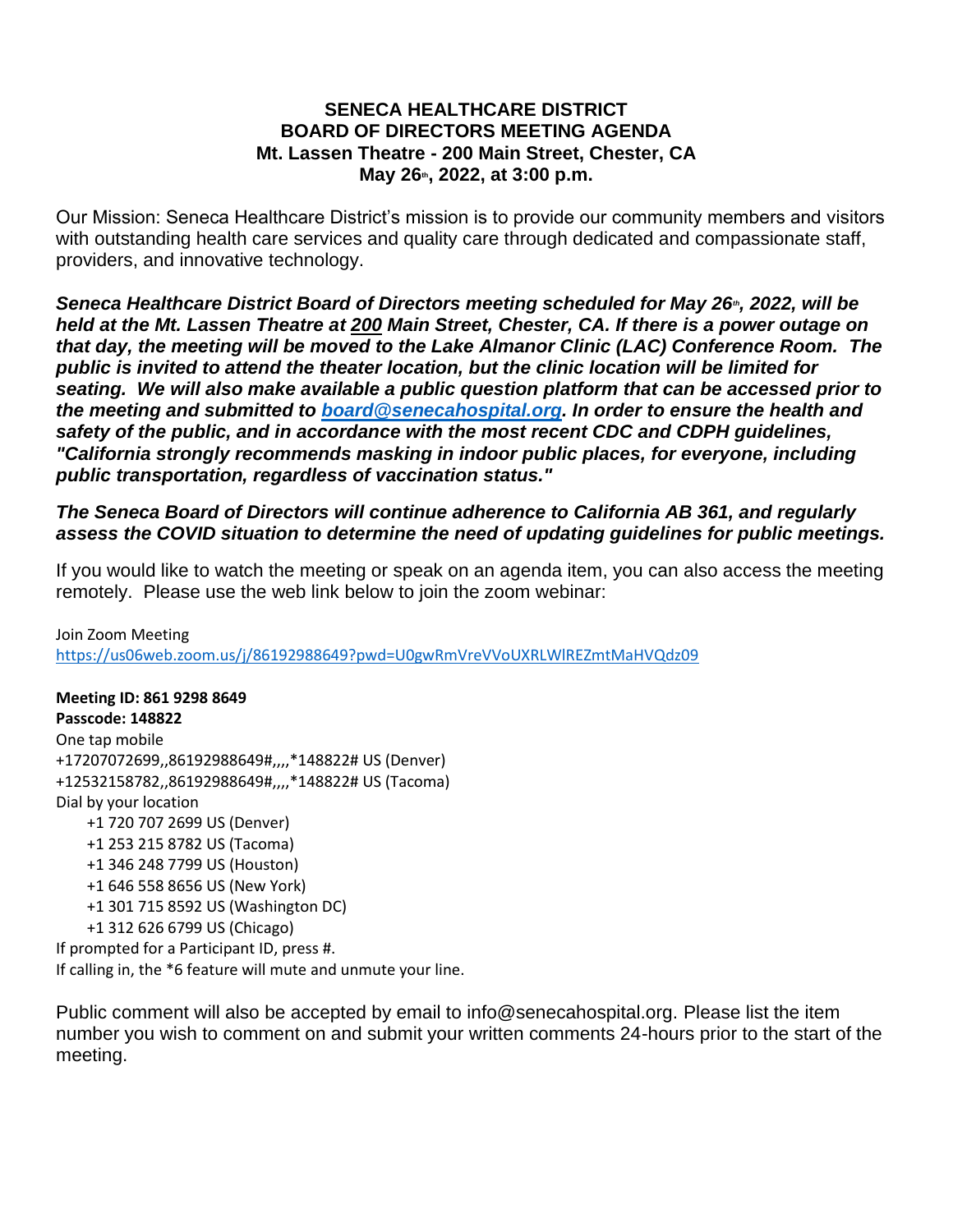#### **Closed Session Announcement.**

The Board will meet in closed session pursuant to:

**Government Code §54956.9(d)(1)** – Conference with Legal Counsel-Existing Litigation. [Paragraph (1) of subdivision (d) of Section 54956.9] - Velez vs SHD – Case: DFEH Number: 202110-15186025

**Health and Safety Code §32106** – Report Involving Trade Secrets. Discussion will concern the proposed new facility. (*Board Members - See Attached Confidential Report*)

- **1) Call to Order.** President Jerri Nielsen will call the Regular Board meeting to order.
- **2) Board Members Roll Call.** The President will note Board Members present/absent.

## **3) Pledge of Allegiance.**

## **4) Public Comment(s) Period.**

This is an opportunity for public attendees to address the Board regarding items which are not on the agenda. Please state your name for the record. Comments are limited to three (3) minutes. Written comments should be submitted to the Board Clerk 24-hours prior to the meeting to allow for distribution. Under Government Code Section 54954.2 – Brown Act, the Board cannot act on any item that is not listed on the agenda. The Board Chair may choose to acknowledge the comment. When appropriate, the Board Chair may briefly answer a question; refer the matter to staff; or move to set the item for discussion at a future meeting.

## **5) Board Responds to Public Comment(s).**

### *Agenda - Items Requiring Action:*

### **6) Approval of Board Meeting Minutes. Tab A**

The Board will review for approval, the Minutes of the April  $28<sub>th</sub>$ , 2022, Board Meeting. Submitted by: Deborah Housen, Executive Assistant, to the CEO, CNO, and Board Clerk.

### **7) Medical Staff Report.**

Requesting Board approval, Dr. Dana Ware, Chief of Staff, submitted the following items approved at the May 10 $\text{h}$ , 2022, Medical Staff Meeting:

### **Initial Appointment of Medical Staff:**

• Brian Evans, MD - 1 year provisional 5/10/2022 to 5/10/23 North Star Radiology.

## **Reappointment Medical Staff:**

- Eric Bossi, MD 60-day 5/26/2022 to 7/26/2022 ER Psychiatrist.
- Francis Attwill, DO 60-day 5/30/2022 to 7/30/2024 ER Locum with Admitting privileges.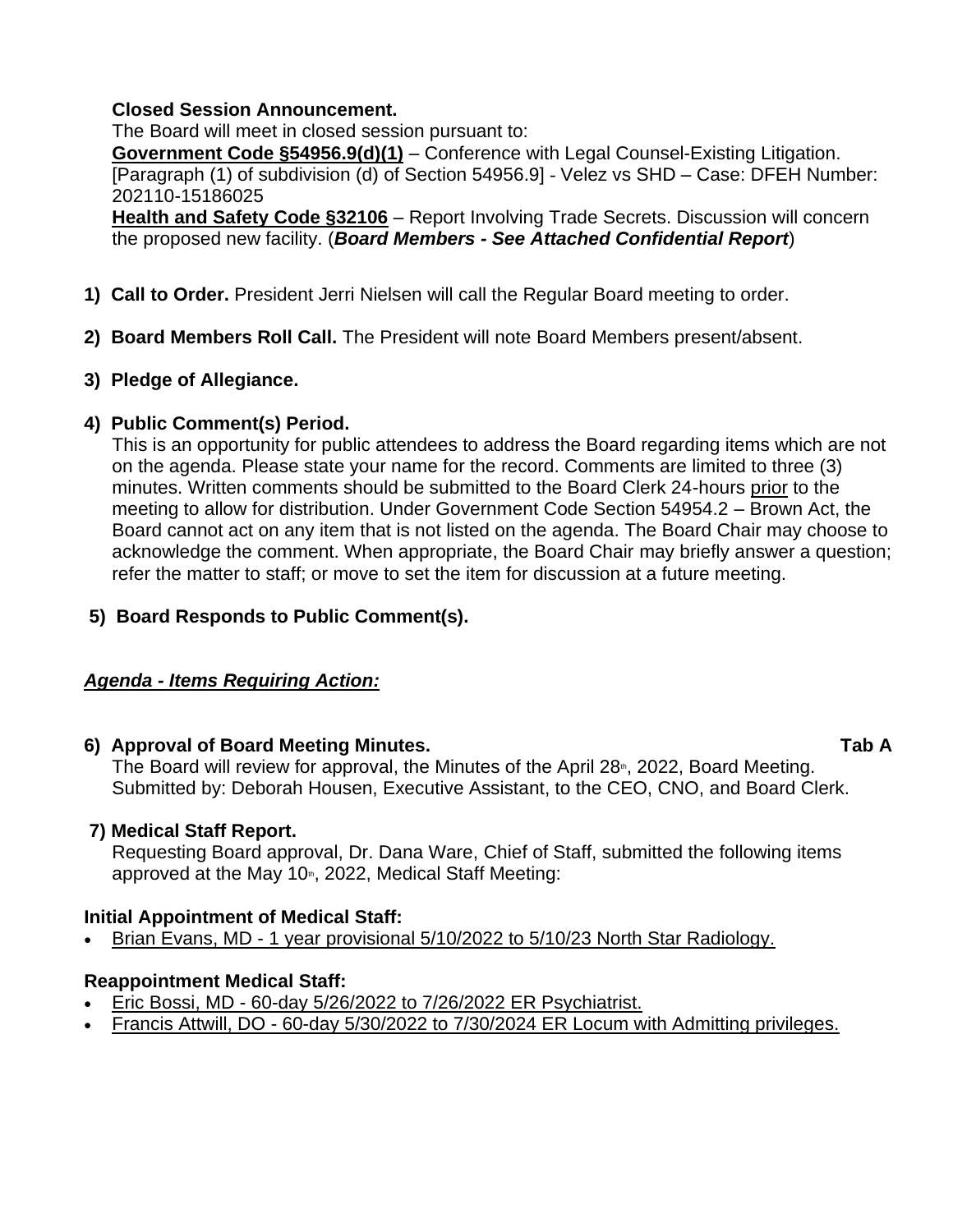## **8) Policies and Procedures. Tab B**

Submitted for Board Approval. Discussed and approved at the Policy and Procedure Committee Meeting on 05/10/2022.

- 1. **HR-003.002**  Educational Assistance **Tracked Changes**
- 2. **HR-016.001** Pre-Placement and Annual Requirements **Tracked Changes**
- 3. **HR-022.001** Drug and Alcohol Policy **Tracked Changes**
- 4. **HR-024.001** Pay for Mandatory Meetings **Tracked Changes**
- 5. **HR-025.003** Time Clock and Time Reporting **Tracked Changes**

## **9) Building Rx**. **Bond Counsel – BBK Proposal. Tab C**

For Discussion and Approval - Presented by: Donna Huntingdale, President, Building Rx.

## **10) Critical Access Hospital (CAH).**

For Discussion and Approval - Financials pertaining to Fiscal/Annual Year progression. Reserved for Q&A with: Donna Huntingdale, President, Building Rx.

# **11) Funding for Professional Consulting - Cerner Community Works EHR Project.**

For Discussion and Approval - Presented by: Shawn McKenzie, CEO

## **12) Board Policy and Procedure - Selection of Board Members. Tab D**

For Discussion and Approval - Presented by: Dr. David Walls, Board V.P.

## **13) March 2022 Financial Reports. Tab E**

For Discussion and Acceptance - Financial Reports for the month of March 2022. Submitted by: Steve Boline, CFO.

### **14) Meeting Venue – Mt. Lassen Theatre vs LAC-Conference Room.**

For Discussion and Acceptance - the pros and cons of both venues. Vote on the venue for future meetings. Requested by: Jerri Nielsen, President.

## **15) AB-361 Brown Act Amendment.**

For Discussion and Approval - CEO, Shawn McKenzie, and the Infection Prevention Manager, Stefanie White, will discuss with The Board, the Brown Act Amendment, and the continuation of virtual public meetings.

## **16) General Obligation (GO) Bond Measure.**

Discussion and Approval. Polling results for potential GO Bond Measure and authorization of drafting of proposed specifications of election order resolution; and approval of related legal services agreement. As presented by: Shawn McKenzie, CEO, and Donna Huntingdale, President of Building Rx.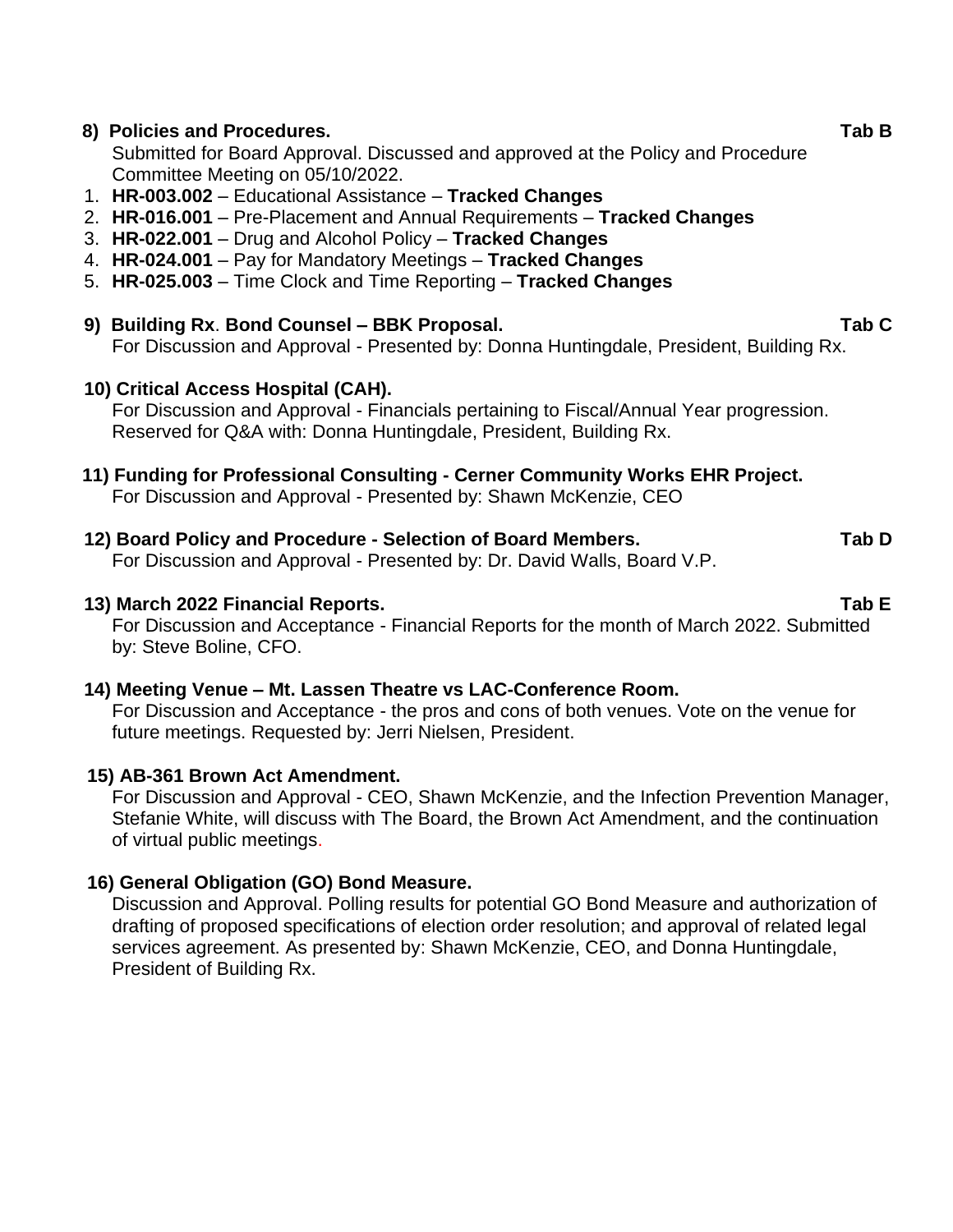## *Agenda items – Information only:*

| 17) Healthcare Resource Group (HRG).<br>Steve Boline, CFO, will present HRG's April 2022 Summary Report.                                                                                                                                                                                                                                       | Tab F |
|------------------------------------------------------------------------------------------------------------------------------------------------------------------------------------------------------------------------------------------------------------------------------------------------------------------------------------------------|-------|
| 18) Building Rx. New CAH Board Updates.<br>Information Update/Discussion - Donna Huntingdale, President, Building Rx.                                                                                                                                                                                                                          | Tab G |
| 19) CEO Report.<br>Presented by: Shawn McKenzie, CEO                                                                                                                                                                                                                                                                                           | Tab H |
| 20) CNO Report.<br>Presented by: Judith Cline, CNO                                                                                                                                                                                                                                                                                             | Tab I |
| 21) Clinic Report.<br>Presented by: Johnathan Owens, Clinic Operations Director                                                                                                                                                                                                                                                                | Tab J |
| 22) Departmental Documents/Reports.<br>Compliance – Charlene Almocera, HIM Director – Report submitted.<br>a.<br>IT/Clinical Informatics - TK Trumpf, IT Director - Report submitted.<br>b.<br>Human Resources – Jennie Mathews, HR Director – Report submitted.<br>C.<br>Marketing/PR - Chelssa Outland, PR Manager - Report submitted.<br>d. | Tab K |

## **23) Board Members Retreat – Highlands Ranch Resort.**

(Continued Discussion) - Confirmation of Date and Format.

**24) Closed Session.** The Board will adjourn to Closed Session, as noted above.

**25) Report on Closed Session.** The Board President will report on any actions taken.

### **26) Next Regular Meeting.**

- **Date:** June 30<sup>th</sup>, 2022
- **Time:** 3:00 p.m.
- **Location:** Mt. Lassen Theatre, via Zoom, or at the LAC-Conference Room (Depending on decision made at this Board Meeting).